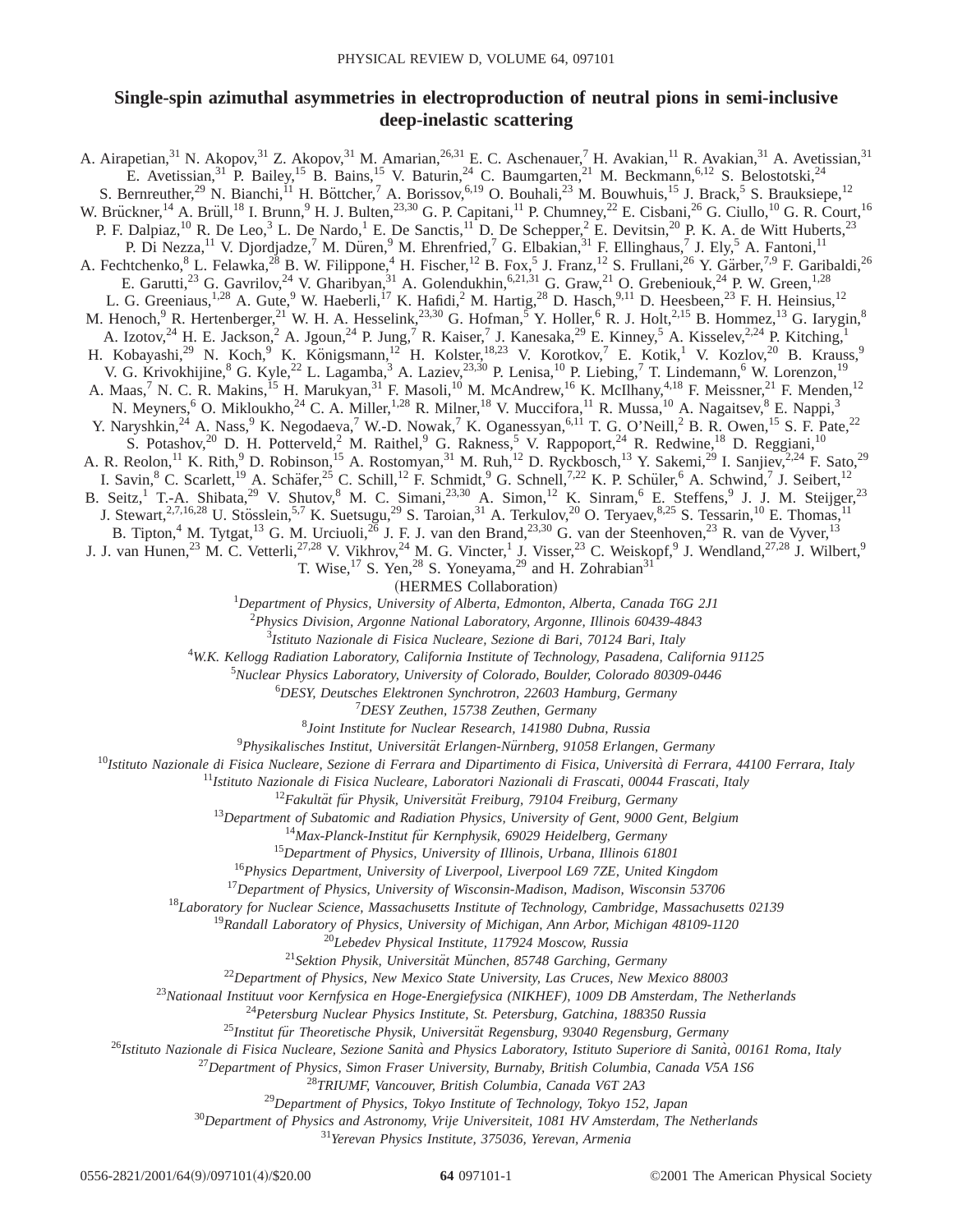## (Received 4 April 2001; published 5 October 2001)

A single-spin asymmetry in the azimuthal distribution of neutral pions relative to the lepton scattering plane has been measured for the first time in deep-inelastic scattering of positrons off longitudinally polarized protons. The analyzing power in the sin  $\phi$  moment of the cross section is 0.019±0.007(stat)±0.003(syst). This result is compared to single-spin asymmetries for charged pion production measured in the same kinematic range. The  $\pi^0$  asymmetry is of the same size as the  $\pi^+$  asymmetry and shows a similar dependence on the relevant kinematic variables. The asymmetry is described by a phenomenological calculation based on a fragmentation function that represents sensitivity to the transverse polarization of the struck quark.

DOI: 10.1103/PhysRevD.64.097101 PACS number(s): 13.87.Fh, 13.60. - r, 13.88. + e, 14.20.Dh

Semi-inclusive pion production in polarized deepinelastic scattering is a powerful tool for investigating the spin structure of the nucleon and providing information about the spin-dependent parton distribution and fragmentation functions. The recent observation of a significant azimuthal asymmetry for semi-inclusive  $\pi^+$  production in deep-inelastic scattering (DIS) of unpolarized positrons off longitudinally polarized protons  $[1]$  has revealed effects of quark distribution and fragmentation functions that describe the transverse polarization of quarks. In particular, the occurrence of single-spin asymmetries, where only the target is polarized, offers access to the fundamental but still unmeasured chiral-odd transversity distribution functions  $[2,3]$ through the so-called Collins effect  $[4-7]$ . This effect involves a chiral-odd fragmentation function, the Collins function, that describes the fragmentation of a transversely polarized quark into an unpolarized hadron and is discussed in recent experimental  $\lceil 1, 8 \rceil$  and theoretical publications  $\lceil 9-19 \rceil$ on this subject.

Single-spin asymmetries in pion production have already been measured in proton-proton scattering experiments  $[20]$ , where the  $\pi^0$  asymmetry is found to be similar to the  $\pi^+$ one, but with opposite sign as compared with the  $\pi^-$  one. This isospin dependence could be understood  $[21]$  in terms of the difference between the unpolarized cross sections for  $\pi^+$  and  $\pi^-$  production. However, these asymmetries from proton-proton scattering may also arise from initial-state interactions, which are negligible for semi-inclusive leptonnucleon scattering processes. In the latter case any singlespin asymmetry can originate only from a spin dependence in the fragmentation of a polarized quark. In fact such a dependence is assumed in [15,16,22] where a sizable  $\pi^0$ single-spin asymmetry is predicted for lepton-nucleon scattering.

This paper reports the first observation of a single-spin azimuthal asymmetry in semi-inclusive neutral pion electroproduction. The relevant kinematic variables of this process in the target rest frame are the spacelike squared fourmomentum  $Q^2$  of the exchanged virtual photon with energy  $\nu$ , the pion fractional energy  $z = E_{\pi}/\nu$ , the pion transverse momentum  $P_{\perp}$ , and the azimuthal angle  $\phi$  of the pion around the virtual-photon axis. Here  $E_{\pi}$  is the pion energy,  $P_{\perp}$  is defined with respect to the virtual-photon direction and  $\phi$  is defined relative to the lepton scattering plane. The fractional energy transferred to the proton is given by  $y = v/E$ and the Bjorken scaling variable is defined as  $x = Q^2/2M\nu$ , where  $E$  is the lepton beam energy and  $M$  is the proton mass.

The data were collected in 1996 and 1997 using a longitudinally polarized hydrogen gas target in the 27.57 GeV HERA positron storage ring at DESY. The average target polarization was 0.86 with a fractional uncertainty of 5%. The scattered positron and the decay photons from the  $\pi^0$ were detected by the HERMES spectrometer  $[23]$ . Positrons were distinguished from hadrons with an average efficiency of 99% at a hadron contamination of less than 1% using the information from an electromagnetic calorimeter, a transition radiation detector, a preshower scintillator detector, and a threshold Cherenkov detector. The kinematic requirements imposed on the scattered positrons were  $Q^2$  $>1$  (GeV/*c*)<sup>2</sup>, 0.023  $\lt x \lt 0.4$ , 0.2 $\lt y \lt 0.85$ , and an invariant mass squared of the initial photon-nucleon system  $W^2 > 4$  (GeV/*c*)<sup>2</sup>.

Neutral pion identification was provided by the detection of the two photon clusters originating from the  $\pi^0$  decay in the electromagnetic calorimeter  $[24]$ , each with a minimum energy deposition of 1.0 GeV and without a corresponding charged track. The reconstructed photon-pair invariant mass  $m_{\gamma\gamma}$  shows a clear  $\pi^0$  mass peak with a mass resolution of about  $0.012 \text{ GeV}/c^2$ . Neutral pions were selected within the invariant mass range of  $0.10 \le m_{\gamma\gamma} \le 0.17$  GeV/ $c^2$  where background contributions from uncorrelated photons typically amount to 20%. An upper limit of  $z$ <0.7 was used in order to minimize acceptance effects and to suppress possible contributions of exclusive processes. The requirement  $P_{\perp}$  > 0.05 GeV/*c* ensures an accurate measurement of the azimuthal angle  $\phi$ .

The analyzing powers for unpolarized  $(U)$  beam and longitudinally  $(L)$  polarized target are evaluated as

$$
A_{\text{UL}}^W = \frac{\frac{L^{-\gamma}}{L_{\text{P}}^{-\gamma}} \sum_{i=1}^{N^{-\gamma}} W(\phi_i^{-\gamma}) - \frac{L^{-\gamma}}{L_{\text{P}}^{-\gamma}} \sum_{i=1}^{N^{-\gamma}} W(\phi_i^{-\gamma})}{\frac{1}{2}[N^{-\gamma} + N^{-\gamma}]}, \qquad (1)
$$

using the weighting functions  $W(\phi) = \sin \phi$  and  $W(\phi)$  $\sin 2\phi$ . Here, the superscripts  $\rightarrow$  and  $\leftarrow$  denote opposite target helicity states. Each summation runs over the number  $N^{(\leftarrow)}$  of pions selected for each target helicity state and is multiplied with the dead-time corrected luminosities  $L^{\rightarrow(\leftarrow)}$ and  $\overline{L}_{\rm P}^{\rightarrow (\leftarrow)}$ , the latter being weighted by the target polarization magnitude. The analyzing powers were determined by integrating over the spectrometer acceptance in the kinematic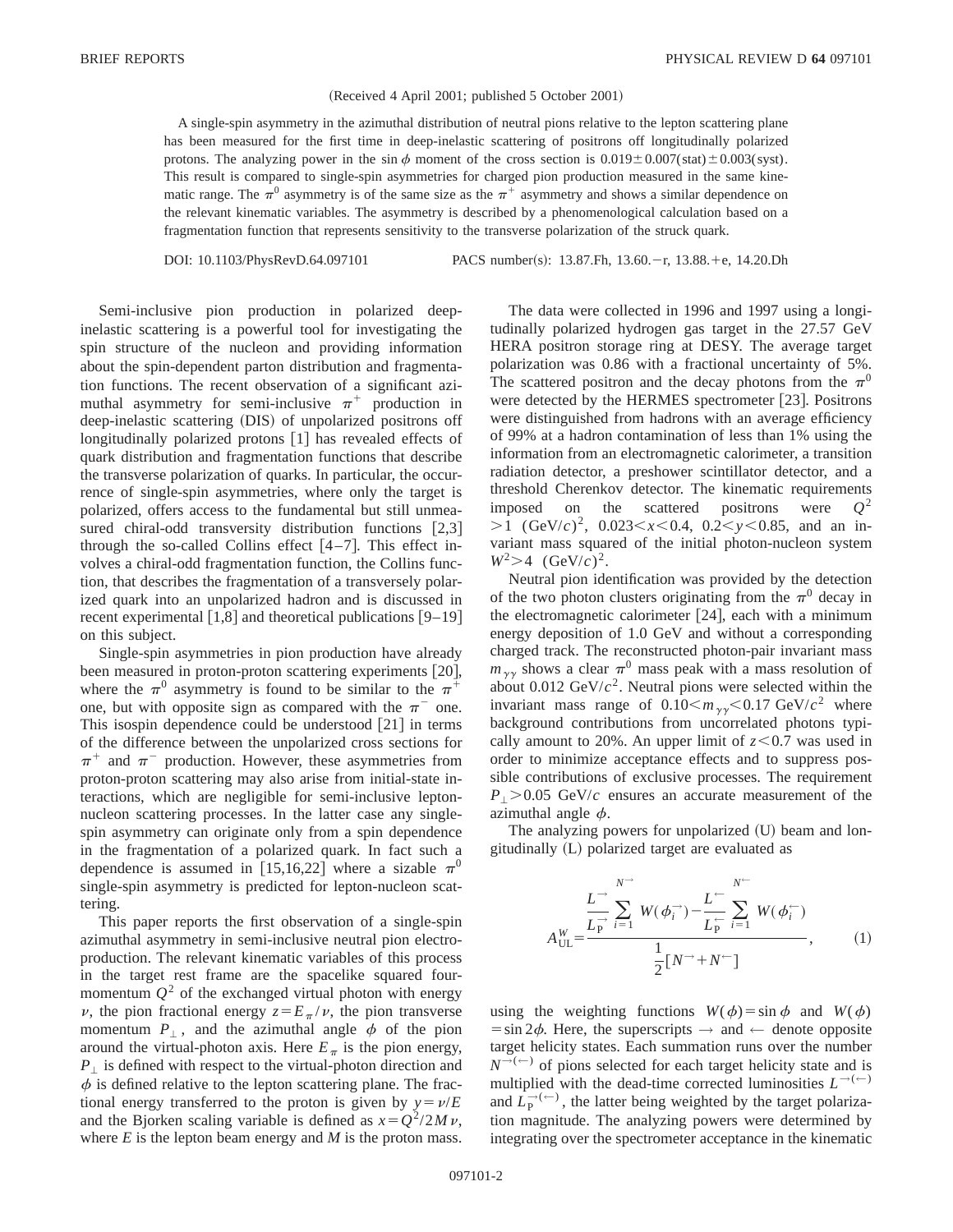

FIG. 1. Analyzing power in the sin  $\phi$  moment for  $\pi^0$  (circles) compared to previous results [1] for  $\pi^+$  (triangles) and  $\pi^-$  (squares) as a function of the pion fractional energy *z*, the Bjorken variable *x*, and of the pion transverse momentum  $P_{\perp}$ . Error bars include the statistical uncertainties only. The filled and open bands at the bottom of the panels represent the systematic uncertainties for neutral and charged pions, respectively. The data for charged pion production are slightly shifted in *z*, *x*, and  $P_{\perp}$  for clarity. The shaded areas show a range of predictions of a model calculation  $[10,17]$  applied to the case of  $\pi^0$  electroproduction (see text).

variable *y* with a mean value of 0.57. Corrections of about 15% were applied for cross-contamination between the sin  $\phi$ and  $\sin 2\phi$  moments due to the spectrometer acceptance, based on a Monte Carlo simulation. Aside from this, the results have been shown to be little affected by the limited acceptance of the HERMES spectrometer. A background contribution from uncorrelated photons was estimated by varying the window in the reconstructed invariant mass of the photon pair. It was found to be negligible within the statistical accuracy of the data and was taken into account in the systematic error. The primary contributions to the systematic uncertainty arise from the target polarization and from the acceptance corrections. Radiative effects on the unpolarized cross section were evaluated and a contribution to the asymmetry of less then 0.1% averaged over the full acceptance was found  $[25]$ .

The analyzing power in the azimuthal sin  $\phi$  moment of the  $\pi^0$  production cross section, averaged over *z*, *x*, and  $P_{\perp}$ with mean values of 0.48, 0.09, and 0.44 GeV/*c*, respectively, is  $0.019 \pm 0.007$ (stat) $\pm 0.003$ (syst). This result is consistent with the  $\pi^+$  measurements for which an analyzing power of  $0.022 \pm 0.005$ (stat) $\pm 0.003$ (syst) was reported [1]. The observed azimuthal asymmetry implies a substantial magnitude for the Collins fragmentation function  $H_1^{\perp}$ . The analyzing power in the  $\sin 2\phi$  moment for the same process, calculated using Eq.  $(1)$ , is consistent with zero within the statistical uncertainty:  $0.006 \pm 0.007$ (stat) $\pm 0.003$ (syst). This is expected from predictions for the ratio of  $A_{\text{UL}}^{\sin 2\phi}$  to  $A_{\text{UL}}^{\sin \phi}$ [11], which are small in the valence region for the specific kinematic range of relatively low  $Q^2$  and moderate  $P_1$  accessible at HERMES.

In Fig. 1 the analyzing power  $A_{\text{UL}}^{\sin \phi}$  is shown as a function of the pion fractional energy *z*, the Bjorken scaling variable *x*, and the pion transverse momentum  $P_{\perp}$ , after averaging over the other two kinematic variables. Also shown are results for charged pions [1] obtained in the same kinematic range. The  $\pi^0$  and  $\pi^+$  asymmetries exhibit a similar behavior in all kinematic variables. The *z* dependence of the  $\pi^0$ asymmetry is consistent with the monotonic increase of the  $\pi^+$  asymmetry. The increase of  $A_{\text{UL}}^{\sin \phi}$  with increasing *x* suggests that single-spin asymmetries are associated with valence quark contributions. The dependence on  $P_1$  can be related to the dominant kinematic role of the intrinsic transverse momentum of the quark, if  $P_{\perp}$  remains below the typical hadronic mass of about 1  $\text{GeV}/c^2$  [1]. Also shown in Fig. 1 are the predictions of a model calculation  $[10,17]$  for the  $\pi^0$  single-spin azimuthal asymmetry using isospin and charge conjugation invariance  $[15]$ . In the case of longitudinally polarized nucleons, two distribution functions enter the calculation. One,  $h_{1L}^{\perp}$ , is twist-2 and describes the quark transverse spin distribution in a longitudinally polarized nucleon, while  $h_{\text{L}}$  includes an interaction dependent twist-3 part. Both are related to the twist-2 distribution function  $h_1$ , called transversity, that describes the quark transverse spin distribution in a transversely polarized nucleon, by  $h_L(x)$  $= h_1(x) - (d/dx)h_{1L}^{\perp(1)}(x)$  [6], where  $h_{1L}^{\perp(1)}$  is the  $k_T^2$  moment of  $h_{1L}^{\perp}$  over the intrinsic quark transverse momentum  $k_T$ . Assuming a vanishing  $h_{\text{IL}}^{\perp(1)}$  [17], the number of unknown distribution functions can be reduced to one:  $h_1 \approx h_1$ . The range of predictions, shown in Fig. 1, is obtained by varying  $h_1$  between the two assumptions  $h_1 = g_1$  (non-relativistic limit) and  $h_1 = (f_1 + g_1)/2$  (Soffer inequality), with the usual polarized and unpolarized distribution functions  $g_1$  and  $f_1$ , respectively. In both cases a simple parameterization for the spin-dependent time-reversal-odd fragmentation function  $H_1^{\perp}$ was adopted; see Eq.  $(14)$  in  $[17]$ . The predictions are consistent with the measured  $\pi^0$  azimuthal asymmetries and describe the dependences on the kinematic variables. These new  $\pi^0$  data provide additional information also for other phenomenological approaches  $[12-14,19]$ .

In summary, a single-spin azimuthal asymmetry for  $\pi^0$ production has been measured in semi-inclusive deepinelastic lepton scattering off a longitudinally polarized pro